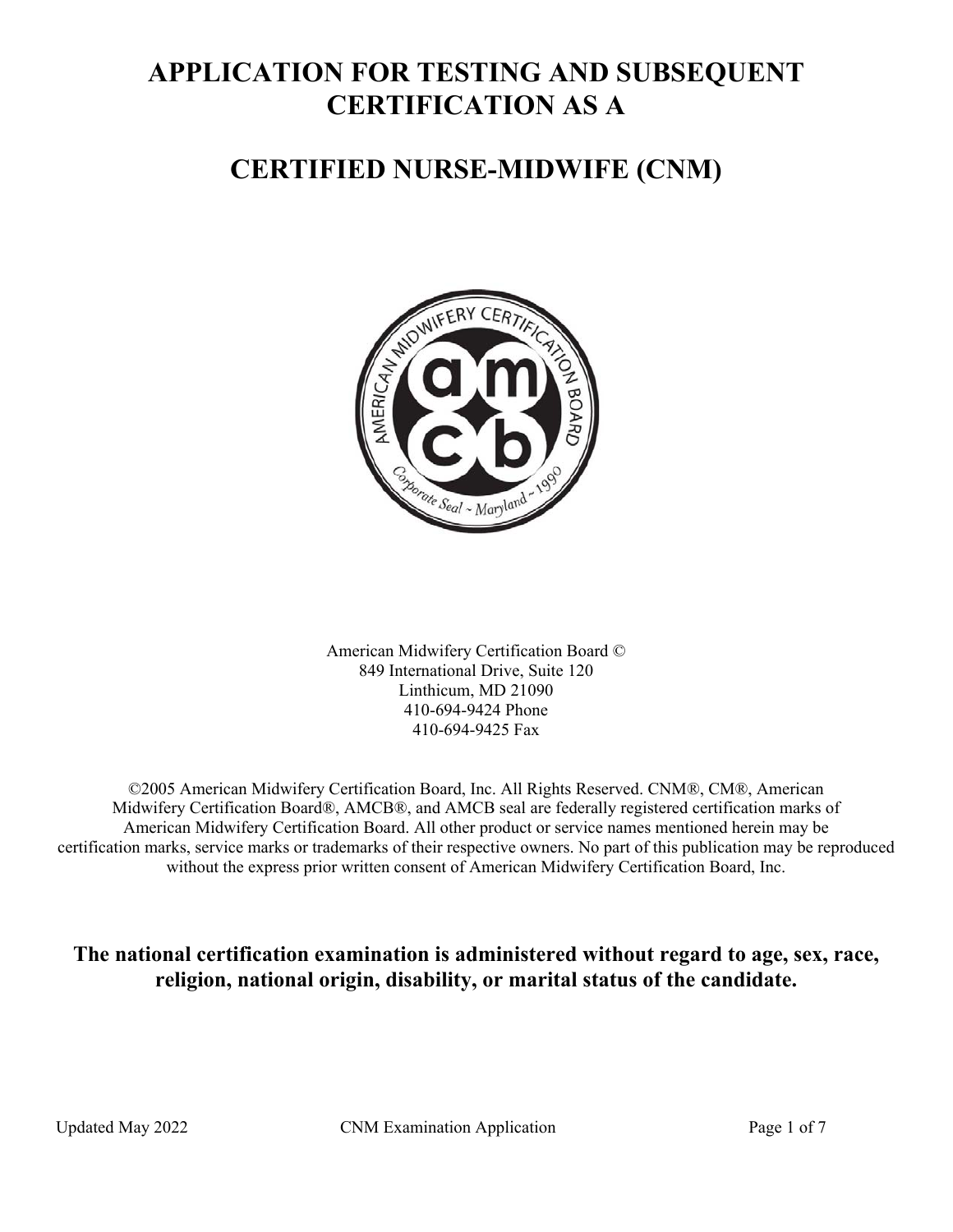**INSTRUCTIONS:** Please type or print clearly. Do not use abbreviations. Each item must be complete for the application to be accepted. Incomplete or late applications will be returned unprocessed. Faxed applications will not be accepted.

#### **Have you read and fully understand the General Policies & Procedures and the Candidates Handbook including the Discipline Policy?**

O No O Yes

If your answer is NO, or if no answer is given, AMCB will not process your application for certification.

#### **PART I: General Information**

|    | 1. Name:<br>Last                                                                                                                                                                                                                                                                                                                                                                                                                           | First |                                                                                                                     | Middle                                                                                                                                          |
|----|--------------------------------------------------------------------------------------------------------------------------------------------------------------------------------------------------------------------------------------------------------------------------------------------------------------------------------------------------------------------------------------------------------------------------------------------|-------|---------------------------------------------------------------------------------------------------------------------|-------------------------------------------------------------------------------------------------------------------------------------------------|
|    |                                                                                                                                                                                                                                                                                                                                                                                                                                            |       |                                                                                                                     |                                                                                                                                                 |
|    | Address where certification card and certificate are to be sent. Please notify AMCB if you relocate. Information<br>regarding Certificate Maintenance will be sent to the address below unless AMCB Headquarters is notified of new<br>address:                                                                                                                                                                                            |       |                                                                                                                     |                                                                                                                                                 |
| 2. | Address Type: O Home O Work                                                                                                                                                                                                                                                                                                                                                                                                                |       |                                                                                                                     |                                                                                                                                                 |
| 3. |                                                                                                                                                                                                                                                                                                                                                                                                                                            |       |                                                                                                                     |                                                                                                                                                 |
| 5. |                                                                                                                                                                                                                                                                                                                                                                                                                                            |       |                                                                                                                     |                                                                                                                                                 |
| 9. | Preferred Phone Number: ○ Mobile ○ Home ○ Work                                                                                                                                                                                                                                                                                                                                                                                             |       |                                                                                                                     |                                                                                                                                                 |
|    |                                                                                                                                                                                                                                                                                                                                                                                                                                            |       |                                                                                                                     |                                                                                                                                                 |
|    |                                                                                                                                                                                                                                                                                                                                                                                                                                            |       |                                                                                                                     |                                                                                                                                                 |
|    |                                                                                                                                                                                                                                                                                                                                                                                                                                            |       |                                                                                                                     |                                                                                                                                                 |
|    | <b>PART II: Education Information</b>                                                                                                                                                                                                                                                                                                                                                                                                      |       |                                                                                                                     |                                                                                                                                                 |
|    | 15. Identify all your academic degrees will have earned prior to taking the AMCB National Board Exam. NOTE: This<br>question does NOT refer to nursing diplomas or certificates received (such as FNP, or licensure as an RN). Check<br>all that apply.<br>$\Box$ Associate, Nursing<br>$\Box$ Associate, Not Nursing<br>$\Box$ Bachelor's, Nursing<br>$\Box$ Bachelor's, Not Nursing<br>$\Box$ Master's, Nursing<br>□ Master's, Midwifery |       | $\Box$ Master's, Not Nursing<br>$\Box$ Master's, Public Health                                                      | □ Master's, Not Nursing, Midwifery, or Public Health<br>$\Box$ Doctorate (any type e.g. DNP, PhD, etc.)<br>$\Box$ Other (please specify) $\Box$ |
|    | 16. Please indicate your current educational debt burden.<br>$\circ$ 25,000 or less<br>$\circ$ 25,001 - 50,000<br>$\circ$ 50,001 - 75,000<br>$\circ$ 75,001 - 100,000<br>$\circ$ 100,001 - 125,000                                                                                                                                                                                                                                         |       | $\circ$ 125,001 - 150,000<br>$\circ$ 150,001 - 175,000<br>$\circ$ 175,001 - 200,000<br>$\circ$ Greater than 200,000 |                                                                                                                                                 |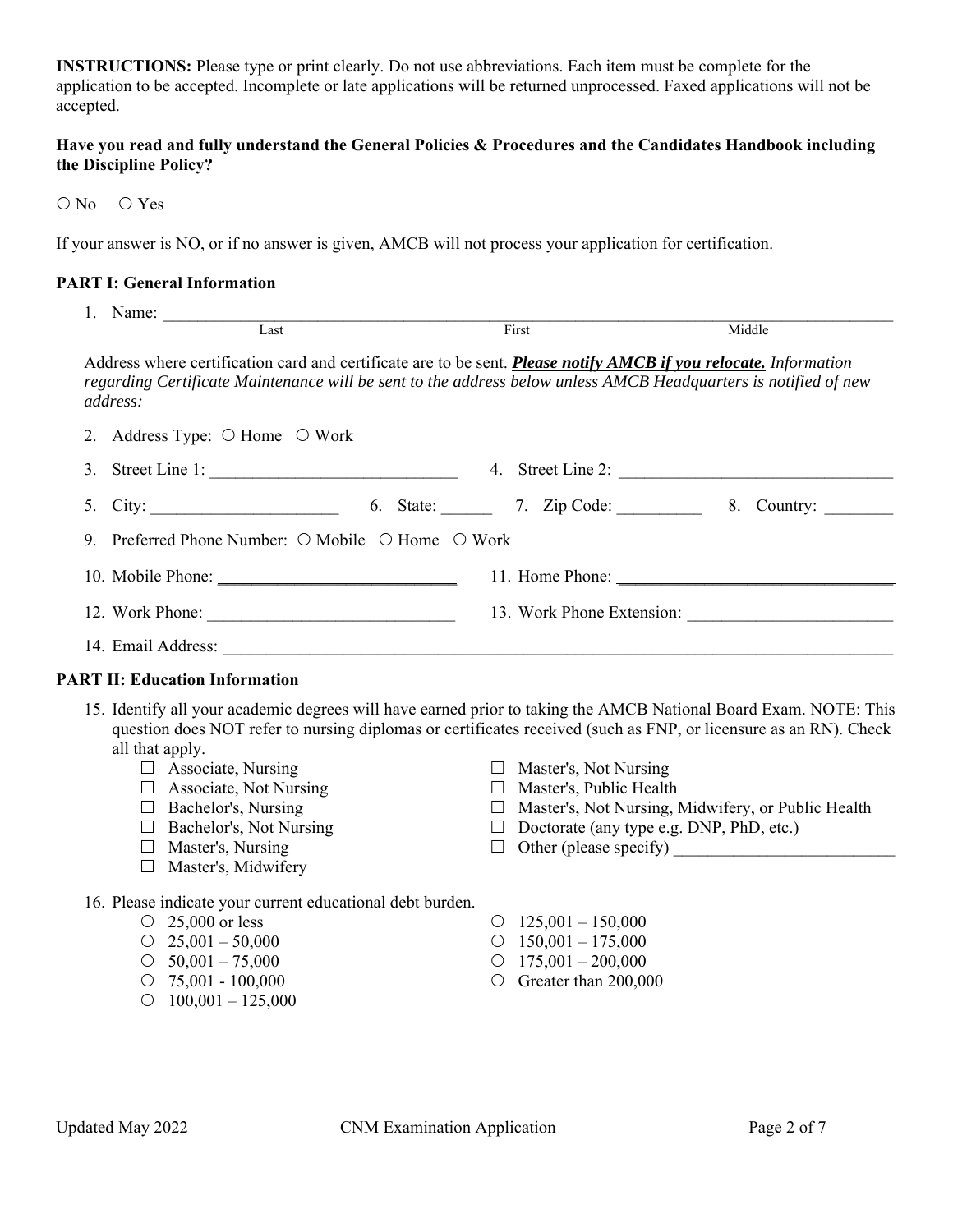## **PART III: Doctoral Information**

#### $\Box$  Doctorate, Midwifery (i.e. DM)  $\Box$  Nursing Doctorate (ND)  $\Box$  Doctorate, Nursing Science (DNS/DNSc)  $\Box$  Doctor of Philosophy, Nursing (PhD)  $\Box$  Doctor of Philosophy (PhD), other than nursing  $\Box$  Other Doctorate (including international degrees)  $\mathcal{L}_\text{max}$  , and the set of the set of the set of the set of the set of the set of the set of the set of the set of the set of the set of the set of the set of the set of the set of the set of the set of the set of the **PART IV: Nursing Information**  18. Specify basic RN education degrees. Check all that apply.  $\Box$  Diploma □ Associate  $\Box$  Baccalaureate  $\Box$  Masters  $\Box$  Other (please specify) 19. Academic degrees/certificates received in addition to basic RN education, but prior to enrollment in your program. Check all that apply.  $\Box$  Diploma  $\Box$  Associate □ Baccalaureate  $\Box$  Post-Baccalaureate □ Masters □ Post-Masters Certificate Doctorate  $\Box$  N/A 20. Prior to nurse-midwifery education, did you practice as an RN for a year or more? Yes O No **PART V: Midwifery Information**  21. Midwifery Program Name: 22. Program Type: O Precertification O Certificate Baccalaureate Master's Certificate (also enrolled in Master's option) Post-Masters certificate  $\bigcirc$  Doctorate 23. Program Start Date:  $24.$  Program End Date: 25. Prior to successful completion of your ACME accredited midwifery education program, did you have previous experience practicing midwifery? Yes  $O$  No 26. What additional type of provider certification do you hold that enables you to provide women's health care? Check all that apply.  $\Box$  Adult Health Nurse Practitioner (any type)  $\Box$  Family Nurse Practitioner (FNP) Women's Health Care Nurse Practitioner  $\Box$  Pediatric Nurse Practitioner (PNP)  $\Box$  Clinical Nurse Specialists (CNS)  $\Box$  None (CNM/CM)

17. If you have identified that you hold a doctoral degree (question 16), please select the type of doctoral degree(s) youcurrently hold from the list below. If you select 'Doctorate, Other Type', please identify the type of doctoral

 $\Box$  Doctorate, Public Health (DrPH)

degree you hold and the related discipline in which you hold this degree.

 $\Box$  Doctorate Nursing Practice (DNP)

- (WHNP)  $\Box$  Psychiatric Mental Health Nurse Practitioner (PMHNP)
- $\Box$  Other (please specify)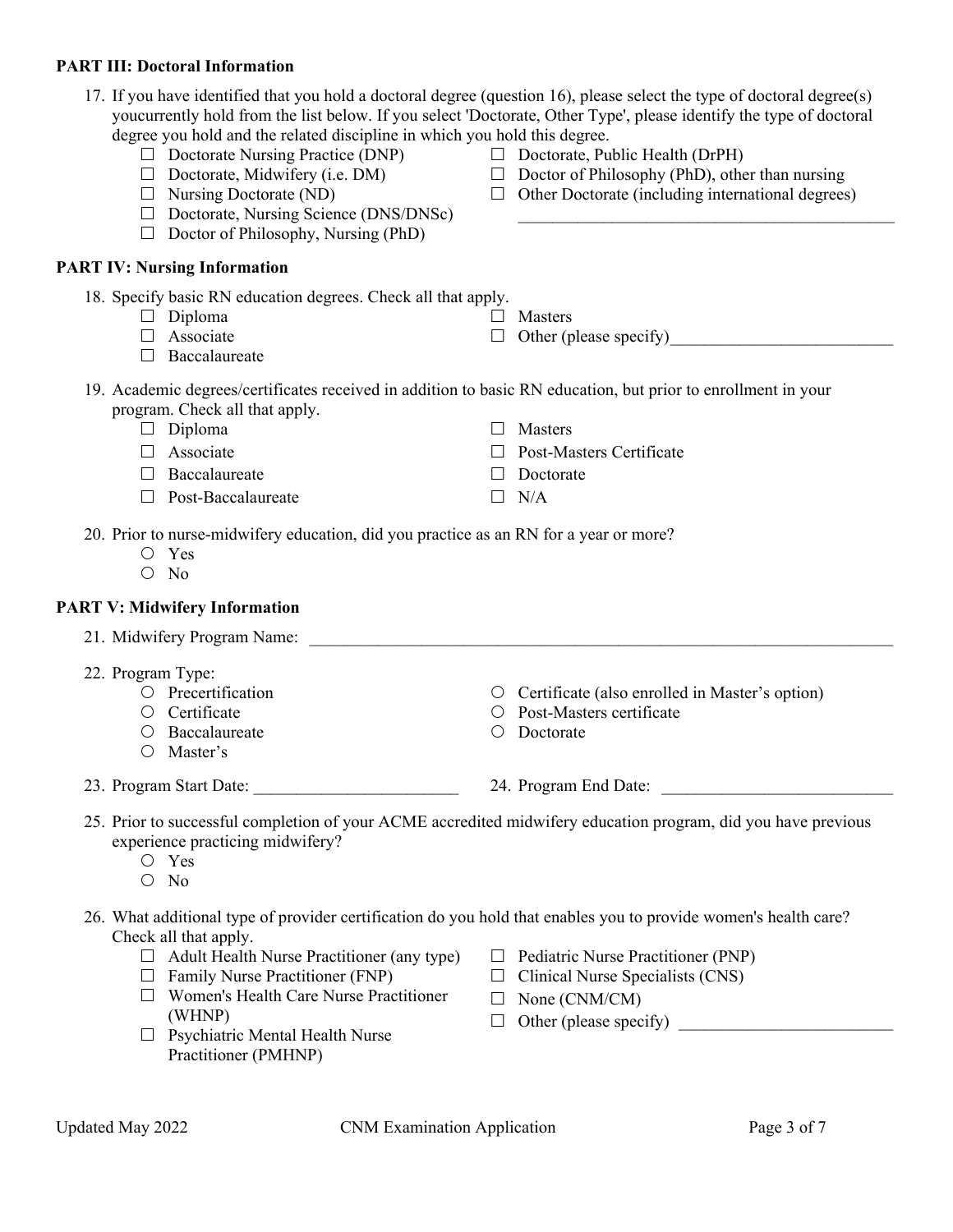#### **PART VI: Employment Information**

27. Please provide the name of the PRIMARY state or US territory in which you plan to work in the field of midwifery. If you do not plan to work in the US or its territories identify the location in the space provided.

#### **PART VII: Midwifery Licensure Information**

28. If you are currently licensed to practice midwifery, prior to your AMCB certification, please identify the pathway of which you gained licensure.

 $\mathcal{L}_\mathcal{L} = \mathcal{L}_\mathcal{L} = \mathcal{L}_\mathcal{L} = \mathcal{L}_\mathcal{L} = \mathcal{L}_\mathcal{L} = \mathcal{L}_\mathcal{L} = \mathcal{L}_\mathcal{L} = \mathcal{L}_\mathcal{L} = \mathcal{L}_\mathcal{L} = \mathcal{L}_\mathcal{L} = \mathcal{L}_\mathcal{L} = \mathcal{L}_\mathcal{L} = \mathcal{L}_\mathcal{L} = \mathcal{L}_\mathcal{L} = \mathcal{L}_\mathcal{L} = \mathcal{L}_\mathcal{L} = \mathcal{L}_\mathcal{L}$ 

- O PEP
- CPM/MEAC Accredited
- O State Specific Licensure
- Educated outside the US
- $O$  N/A
- $\circlearrowright$  Other (please specify)

#### **PART VIII: Registered Nurse Licensure Information**

Please provide your Primary RN License number. You may add up to three license numbers below. *Attach a copy of a current nursing license or statement from the state detailing the information above (name, status, and expiration date must be visible).* 

| Primary RN License:                                      |                                                |
|----------------------------------------------------------|------------------------------------------------|
|                                                          |                                                |
|                                                          |                                                |
| Secondary RN License:                                    |                                                |
|                                                          |                                                |
|                                                          |                                                |
| Tertiary RN License:                                     |                                                |
|                                                          |                                                |
|                                                          |                                                |
| <b>PART IX: Demographic Information</b>                  |                                                |
|                                                          |                                                |
| 39. Sex:                                                 |                                                |
| $O$ Male                                                 | $\circ$ I choose not to respond                |
| $\circ$ Female                                           | O                                              |
| 40. Race:                                                |                                                |
| O American Indian or Alaska Native                       | White or Caucasian<br>$\left( \right)$         |
| $\bigcirc$ Asian                                         | More than one race<br>$\left( \quad \right)$   |
| <b>Black or African American</b><br>$\bigcirc$           | I choose not to respond<br>$\circlearrowright$ |
| O Native Hawaiian or other Pacific Islander              | $\circ$                                        |
| 41. Ethnicity. Check one best applies to your ethnicity. |                                                |
| O Yes, Hispanic/Latino                                   |                                                |
| O No, Not Hispanic/Latino                                |                                                |
| $\circ$ I choose not to respond                          |                                                |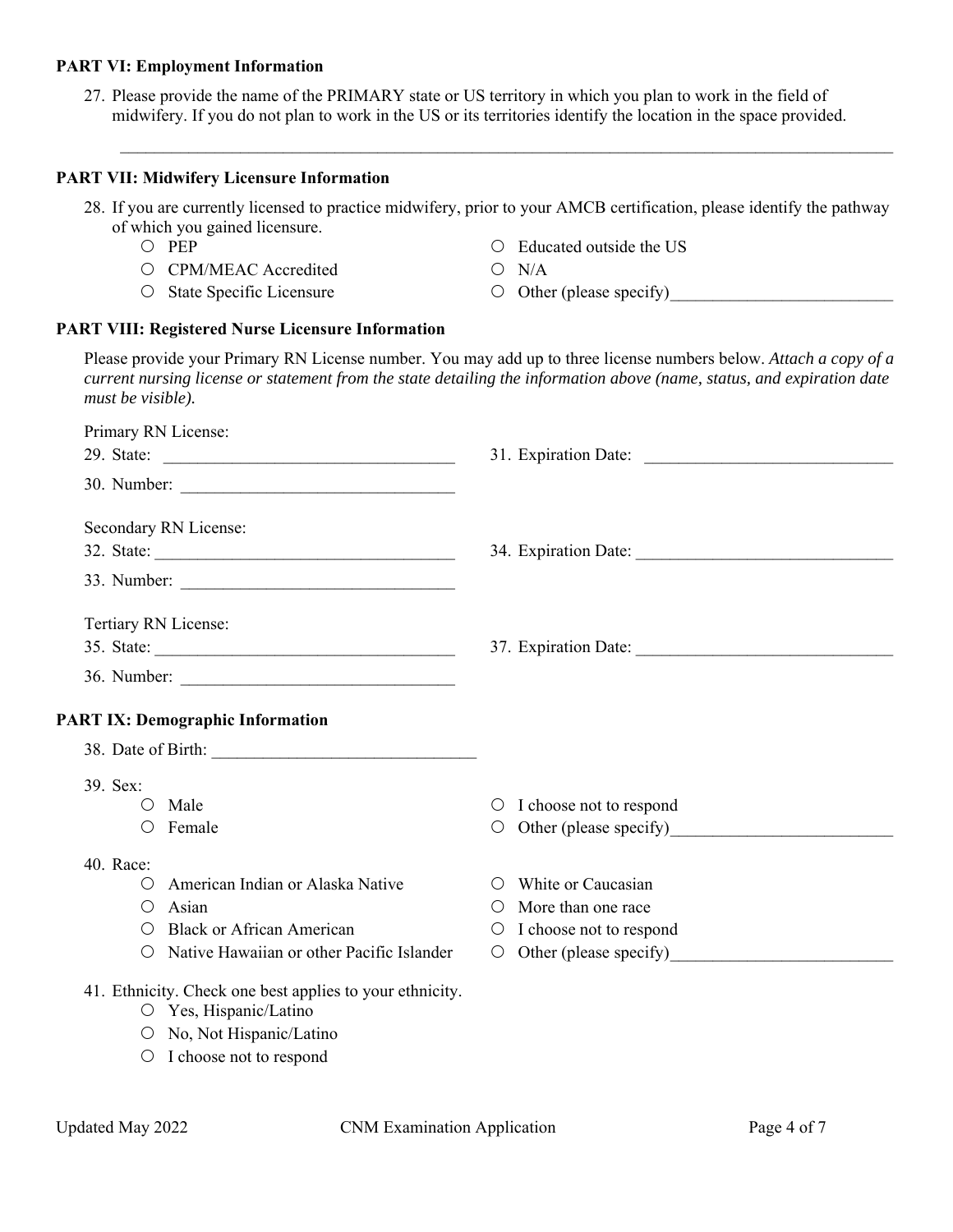- 42. Is English your primary language?
	- O No
	- Yes
- 43. In providing midwifery care, I am able to speak the following languages, this is not inclusive of interpreters. Check all that apply.
	- English
	- $O$  Spanish
	- O Chinese (Cantonese, Mandarin, other varieties)
- French or French Creole
- $\circ$  Other Language (please specify)
- 44. Would you be willing to be contacted by AMCB in the future regarding volunteer opportunities with our organization?
	- $O$  No
	- Yes

### **PART X: Background Check**

- 45. Have you ever been subject to disciplinary action and/or has your professional license ever been limited, suspended or revoked by any of the following: Federal Agency, State Licensing Board, Health Care Organization, and/or National Professional Association?
	- O No
	- Yes
- 46. Check all that apply to the above question.
	- $\Box$  Federal Agency
	- □ State Licensing Board
	- $\Box$  Health Care Organization
- $\Box$  National Professional Association  $\Box$  N/A
- 47. Are you presently charged with or have ever been convicted or found guilty of, or pleaded nolo contendere to any felony or misdemeanor directly relating to public health and safety and/or the provision of nurse-midwifery or midwifery services?
	- O No
	- Yes

*If your answer is YES to question 45 and/or 47above, please explain on a separate sheet of paper and include any supporting documentation.* 

48. Have you ever taken the national certification examination before?

- O No
- Yes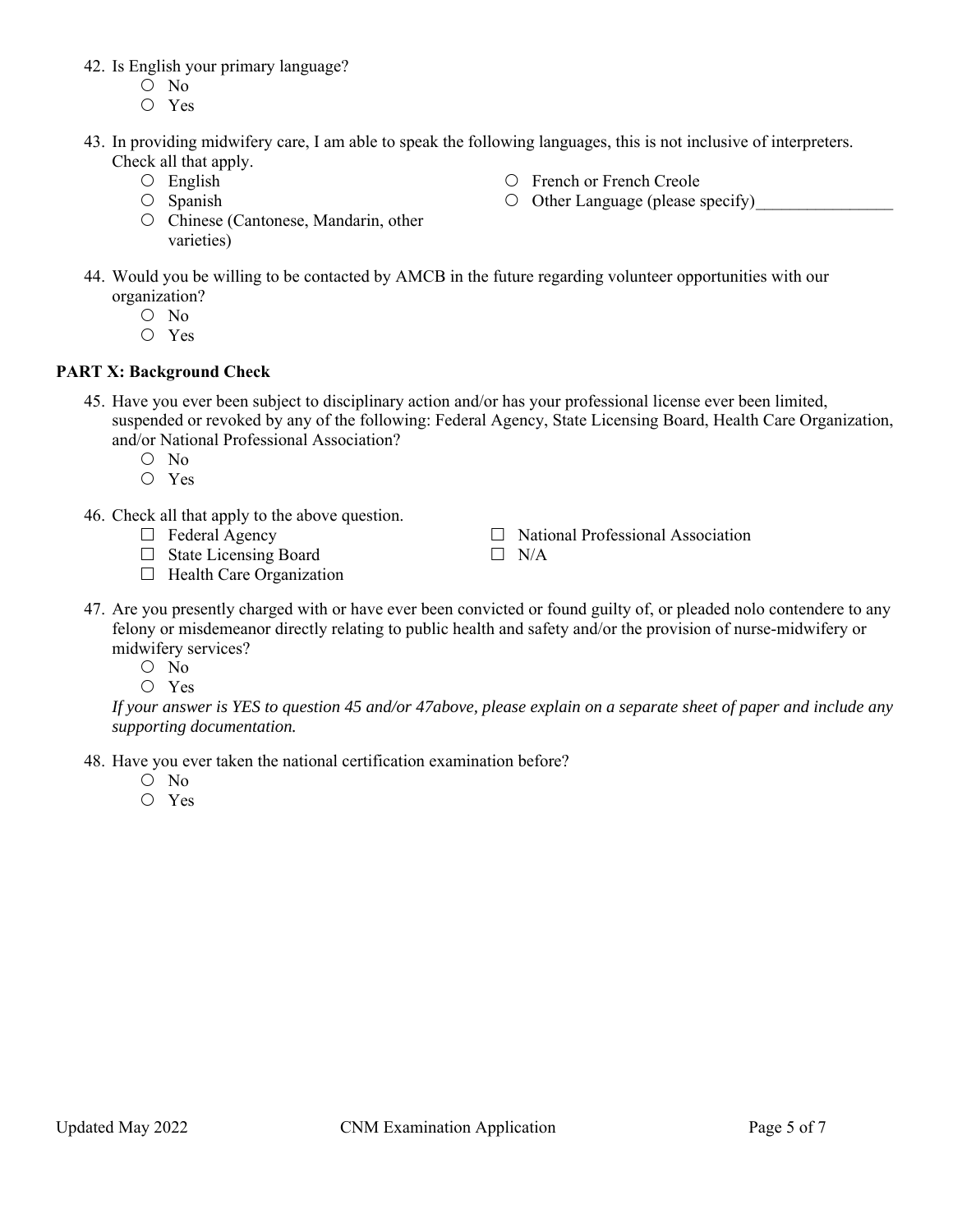#### **PART XI: Special Accommodation**

49. Do you require **SPECIAL ACCOMMODATIONS** under the Americans with Disabilities Act?

- $O$  No
- Yes

*If YES, you must submit with the application relevant information about the disability; the specific accommodation(s) requested; proof of a history of accommodations(s), if any; and/or a written disability report prepared by an appropriately qualified, licensed health care professional.* 

#### **PART XII: Attestation**

By signing below, I verify that all information contained in this application is true and accurate. I authorize AMCB to request and receive information concerning matters relevant to this application and my certification. I authorize AMCB to communicate information concerning my certification status to public authorities, employers and others. I hereby represent that this application is submitted for the purpose of seeking AMCB certification and not for any other purpose. I understand that I am prohibited from, and agree that I will refrain from, copying, discussing, or otherwise disseminating to any other person or organization information about AMCB exam questions. I agree to abide by the terms of this application and the policies and procedures of the AMCB.

| <b>Applicant Signature:</b>    | Date: |
|--------------------------------|-------|
| <b>Applicant Printed Name:</b> |       |

#### **PART XIII: Complimentary Verification Letter**

You will receive one complimentary primary source verification letter upon successful completion of the examination. You may have this letter emailed or mailed to another entity e.g. State Board of Nursing, OBGYN Practice, or hospital, by providing the necessary information below. Most applicants will have this letter sent to the State Board of Nursing or Midwifery Board where they are applying for licensure to practice.

Name of the person or organization to send your complimentary verification letter

 $\mathcal{L}_\text{max} = \frac{1}{2} \sum_{i=1}^n \mathcal{L}_\text{max}(\mathbf{z}_i - \mathbf{z}_i)$ 

Check a delivery method for your complimentary verification letter:  $\circ$  Email  $\circ$  Mail

Email Address:  $\blacksquare$ 

Mailing Address:

#### **PART XIV: Program Director Confirmation Required**

Be advised that no exam application will be approved without written confirmation on official school letterhead, signed by your program director, that you have successfully completed a graduate degree and midwifery program requirements, including the date it was completed and your date of birth. Please note that the program director must email or mail confirmation to AMCB directly.